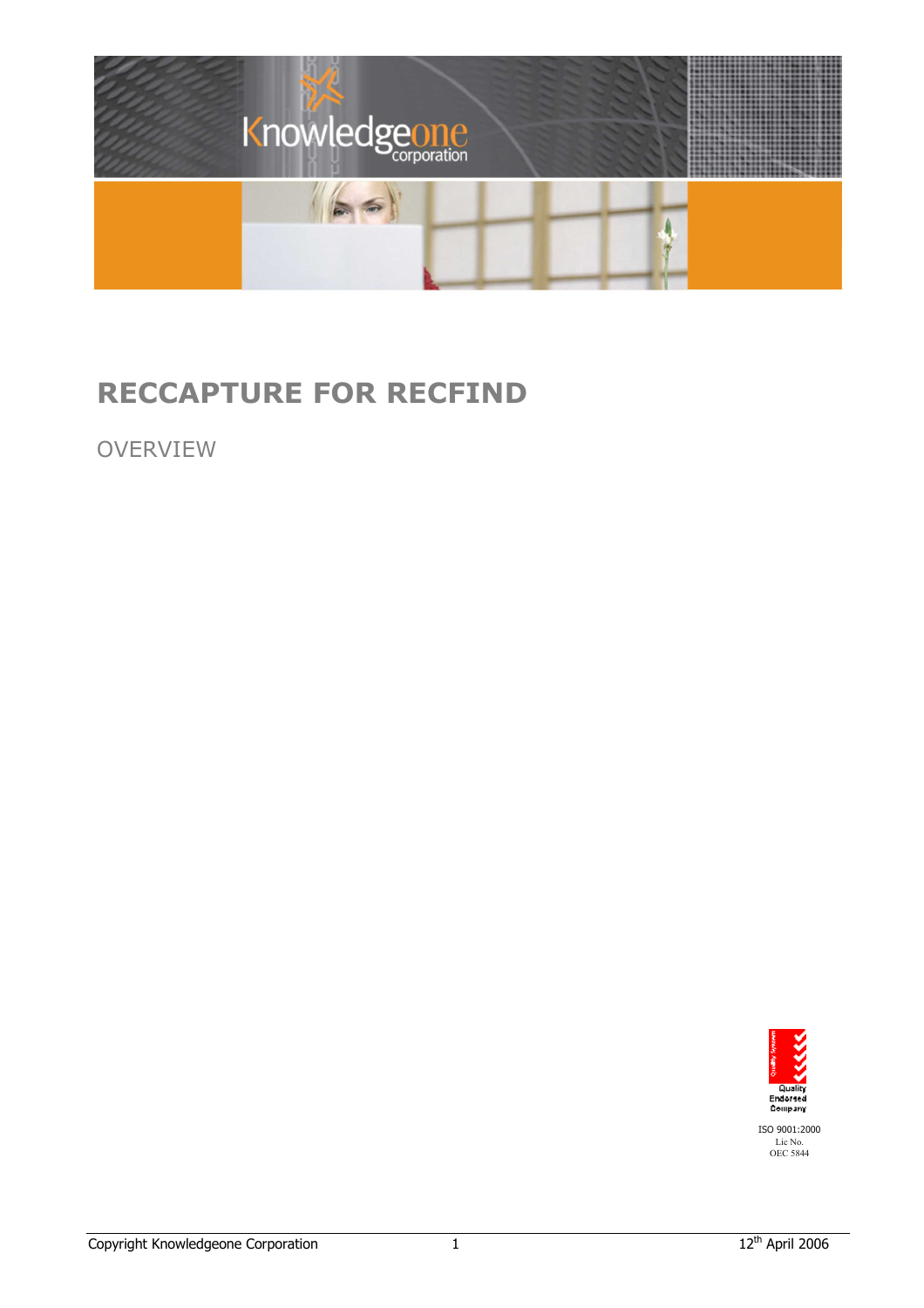# **RecCapture Overview Paper**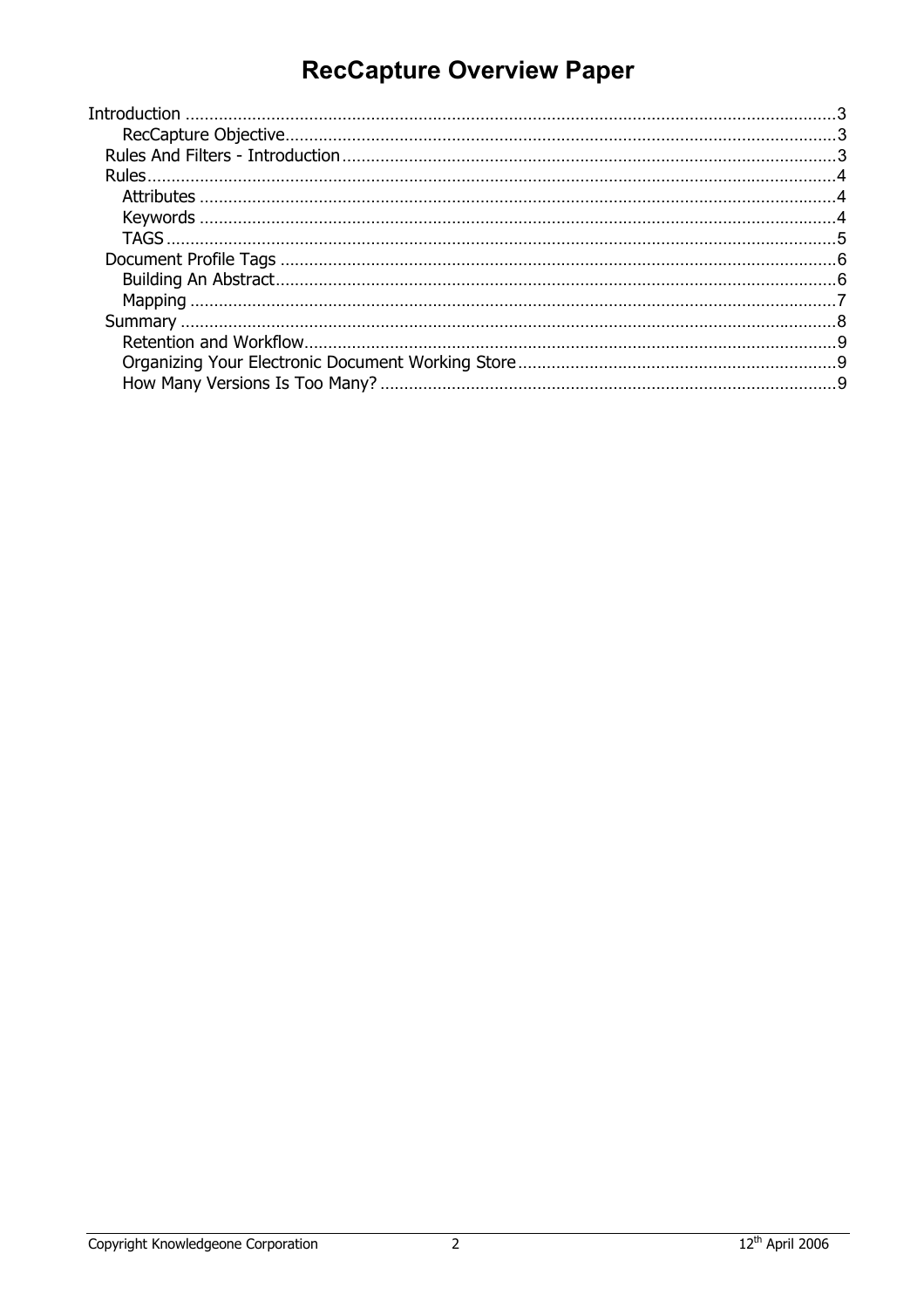## <span id="page-2-0"></span>**Introduction**

Within this paper I have tried to describe how RecCapture works. I would like you to review the processes and features and try to visualize how you would configure and use RecCapture within your organization. Will the RecCapture described herein satisfy your needs for a fully automatic, rules-driven EDMS?

In particular, I would like you to review the way we build rules and determine what to capture and how to store and index it in RecFind.

We are not asking you to review the 'internals' of RecCapture. That is, all the fancy and complex ways we process directories of electronic documents (and images) and capture new and changed documents. This is the low level stuff where we have to code to Windows Events and manage complex asynchronous activities and do it in the most efficient way possible so we do not place an undue load on your LAN, WAN or Servers.

We are asking you to review the application level stuff; especially the rules processes and the options we offer. These processes are the key to RecCapture being a success in your organization. Please examine these aspects of RecCapture very carefully and try to visualize how you would apply them in your organization to capture all of the electronic documents you need to capture and ignore those you do not wish to capture.

The Rules are the core of RecCapture. We have tried to give you every conceivable option. We have tried to give you the ability to define to the nth degree which documents you want and which documents you don't want. We have also given you the ability to specify exactly what should happen to a document once it is stored in RecFind-Corporate. That is, what file folder, what document profile, what Metadata, what Retention Schedule, what Workflow, etc.

#### **RecCapture Objective**

The objective of RecCapture is to provide a totally automatic (no end user involvement), secure and rules-driven way to efficiently capture and store and index and action any electronic document. This is a brand new paradigm so we don't have anything to compare it against - you will have to use your imagination and your knowledge of your organization's business processes and compliance requirements.

### **Rules And Filters - Introduction**

A rule is applied to a filter. A filter is composed of a specific file type, e.g., \*.DOC, \*.XLS, \*.JPG, (yes we can also capture images with RecCapture) and a directory location, e.g., F:\WP\Frank.

- 1. First we specify a Rule, e.g., Rule01.
- 2. Then we specify a Filter, e.g., \*.DOC and f:\wp\frank.
- 3. Then we link the Rule to the Filter.

For example: "Please search the directory location F:\wp\frank for all \*.DOC electronic documents (new and changed) and then apply Rule01 against those documents to determine which ones we want to save in our corporate store (RecFind-Corporate) and which ones we want to ignore. Please ignore those (i.e., the same version) we already have stored in RecFind-Corporate and please automatically version (i.e., as version 1, version2, version3, etc) new versions. In addition, once you have stored it please apply whatever Retention Schedule and Workflow I have specified and initiate both processes."

You can have as many filters as you like. Each filter is linked to a Rule, (and a Rule, as we shall see, may have many parts).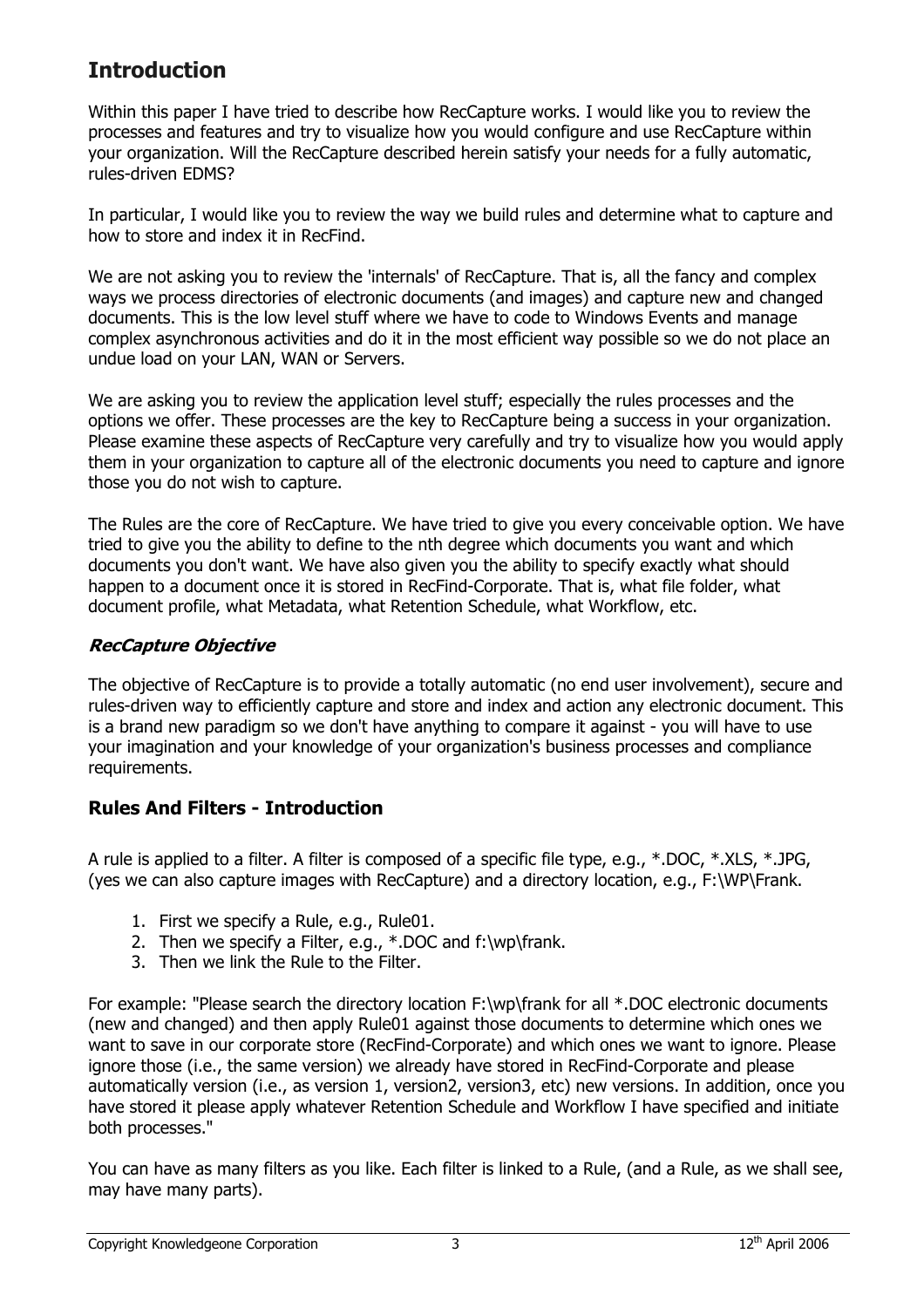### <span id="page-3-0"></span>**Rules**

This is the core of RecCapture - the ability to build and apply a set of rules against your store of electronic documents.

We use rules to compare the attributes of an electronic document against a set of attributes you specify. Basically, if the attributes match we capture the electronic document; if they do not match we ignore it.

#### **Attributes**

There are many kinds of attributes. Some are automatically allocated by the operating system and some are entered by the user and some are a result of the source application used to create the document. We also call this collection of attributes "METADATA".

For example, below is one of the tabs from the RecCapture Rules module where you specify which attribute you wish to match on and what value you want to equal.

| <b>N. Rules</b>                                       |                                                    |
|-------------------------------------------------------|----------------------------------------------------|
| <b>Electronic Document Attributes</b><br>Tags         | <b>Build Abstract</b><br>Keywords<br>Mapping<br>QK |
| Document Text Matching Criterea-<br>Document Property | Cancel<br>Value                                    |
| Title<br>Subject                                      | Help                                               |
| Category<br>Keywords                                  |                                                    |
| Template                                              |                                                    |
| Pages<br>Word Count                                   |                                                    |
| <b>Character Count</b><br>Line Count                  |                                                    |
| Paragraph Count<br>Scale                              |                                                    |
| <b>Comments</b>                                       |                                                    |
| Author<br>Last Saved By                               |                                                    |
| <b>Revision Number</b><br>Company                     |                                                    |
| <b>Date Created</b>                                   |                                                    |
| Date Last Saved<br>Edit Time                          |                                                    |
|                                                       |                                                    |

We can call these the natural or 'system' attributes of any electronic document. RecCapture will compare the set of attributes you enter in a rule against the attributes of a document to determine if it is a match. Alphanumeric fields (e.g., Title) are parsed on a "CONTAINS" basis and numeric and date fields are parsed on an "EQUALS" basis. All values are "ANDed". This means if you enter 4 values then all 4 values must be matched in the document for the document to be saved under this part of the rule.

### **Keywords**

You can also use the Keywords Tab of the Rule module to search for any Keywords within the text of the document. Obviously, this Tab does not apply to image files (e.g. TIF, JPG, etc) because they are bit-mapped files, not text files and there is no text to search.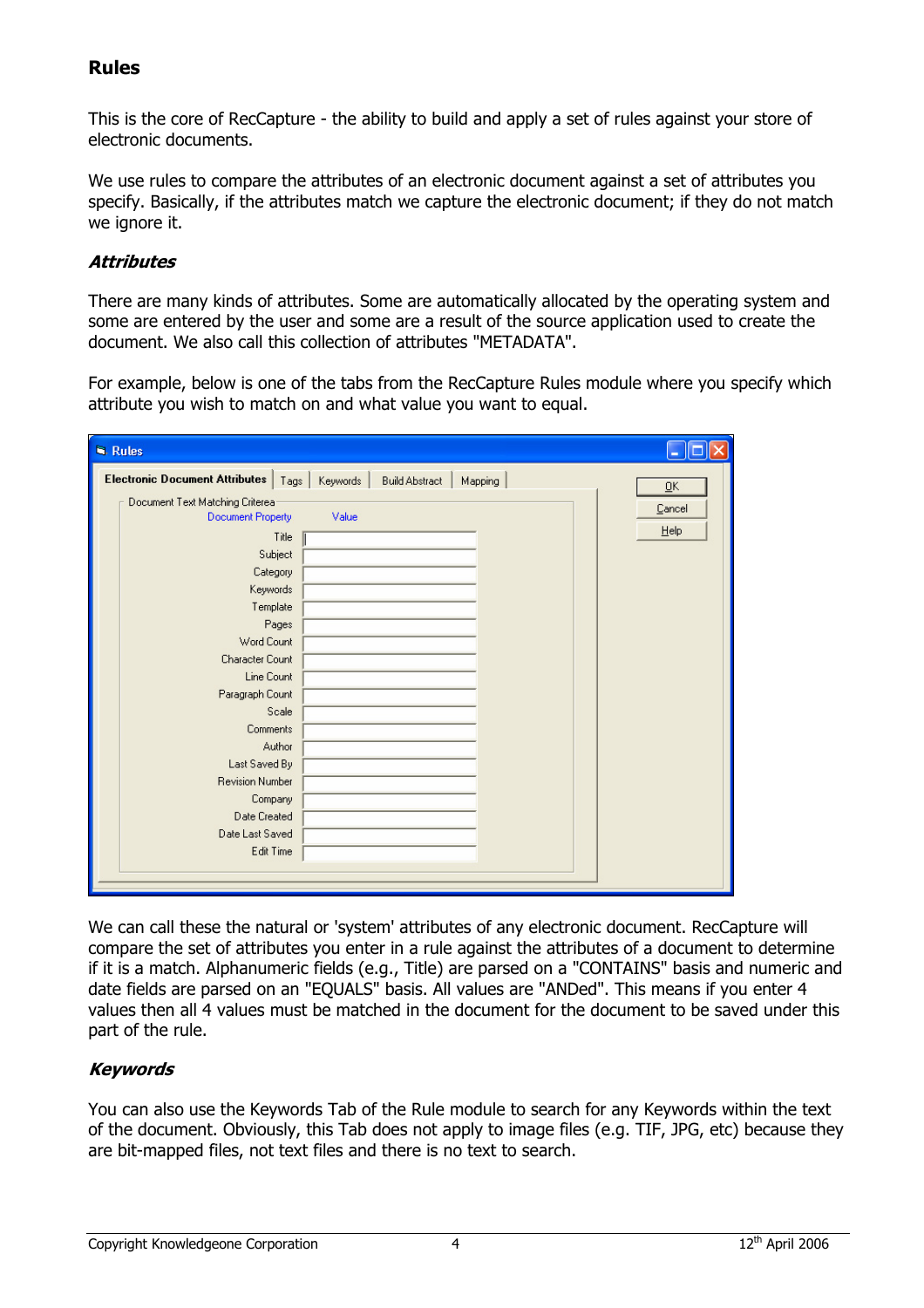<span id="page-4-0"></span>

| <b>N. Rules</b>                                                                                                                                                                                 |        |
|-------------------------------------------------------------------------------------------------------------------------------------------------------------------------------------------------|--------|
| Keywords<br>Build $\left  \begin{array}{c} \end{array} \right $ + $\left  \begin{array}{c} \end{array} \right $<br>Electronic Document Attributes<br>Document Profile Tags<br>File Profile Tags | QK     |
| Keyword Matching                                                                                                                                                                                | Cancel |
| Search for words containing the following text (Use * for wildcard characters) Portion of Document to search                                                                                    | Help   |
| <b>First String</b><br>$11-20%$                                                                                                                                                                 |        |
| Operator<br>CAND COR CBUTNOT                                                                                                                                                                    |        |
| Second String<br>ALL                                                                                                                                                                            |        |
| C OR C BUT NOT<br>$C$ AND<br>Operator                                                                                                                                                           |        |
| <b>Third String</b><br>0.10%<br>$\overline{\phantom{a}}$                                                                                                                                        |        |
| Operator<br>CAND COR CBUTNOT                                                                                                                                                                    |        |
| Fourth String<br>$11-20\%$ $\rightarrow$                                                                                                                                                        |        |
| Operator<br>$G$ AND<br>C OR C BUT NOT                                                                                                                                                           |        |
| Fifth String<br>$ 11-20\% $ $\rightarrow$                                                                                                                                                       |        |
|                                                                                                                                                                                                 |        |
|                                                                                                                                                                                                 |        |

The above is the Keywords Tab from the RecCapture Rules module. It allows you to specify Keywords to search for within the body of the electronic document. You can specify up to 5 Keywords and you can combine them in a BOOLEAN selection using AND, OR and BUT NOT.

You can also specify what part of the electronic document to search in for each Keyword. This is handy if you structure your documents (e.g., using templates) and 'know' where key items of information should be for specific types and classifications of documents.

Note that all Keywords are "ANDed" and all must be present in the electronic document for it to meet this part of the rule and be captured.

#### **TAGS**

In order to give you greater control over the capture and classification process we allow you to embed 'Tags' within the electronic document and then search for these. You can also use these same Tags to provide the Metadata to be used when creating the File folder and Document profiles within RecFind-Corporate.

The range of available Tags includes all the standard properties (Metadata) of the RecFind File Folder profile and the Document profile. For example: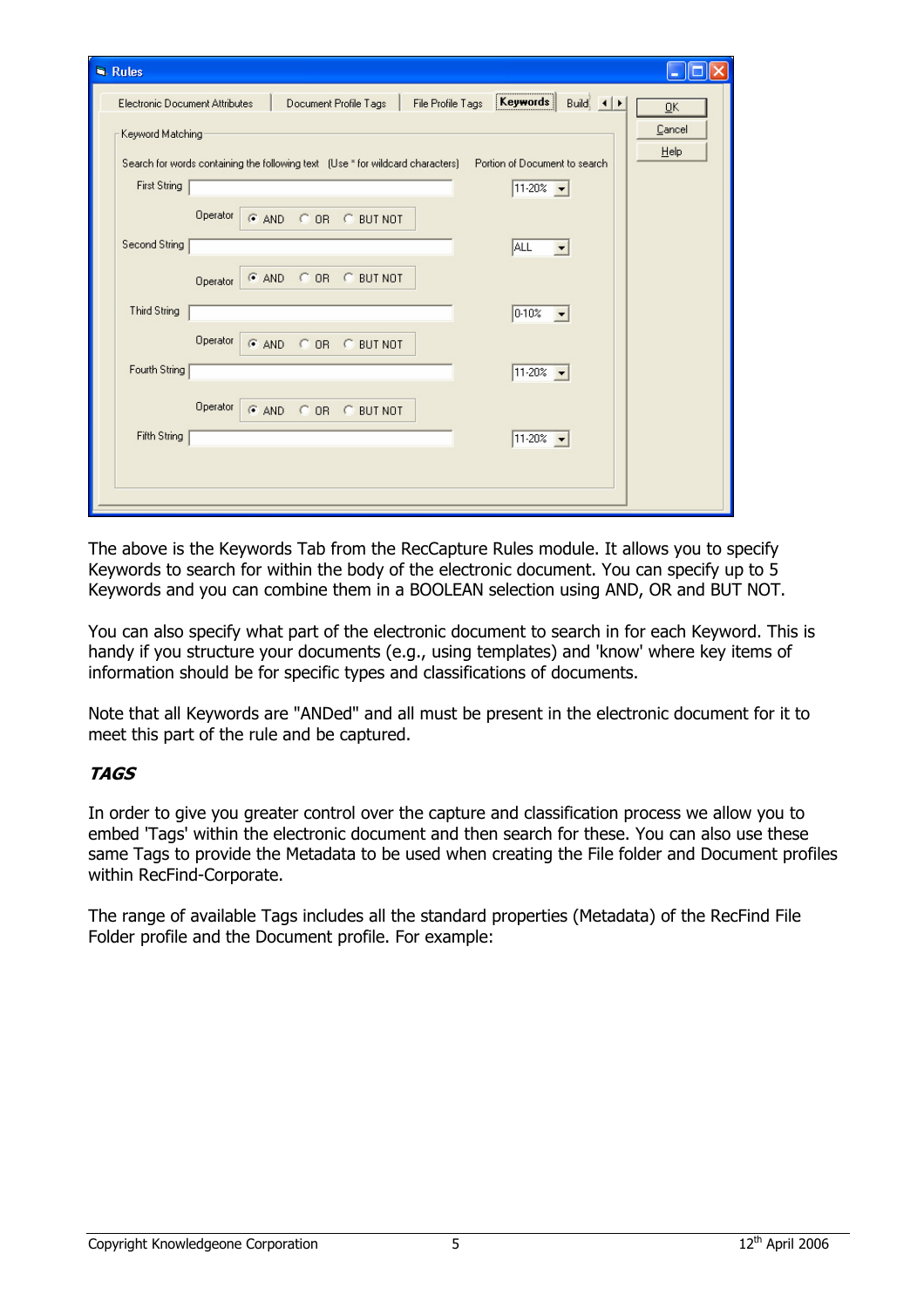### <span id="page-5-0"></span>**Document Profile Tags**

| <b>RecFind Field</b>  | <b>TAG</b>        |
|-----------------------|-------------------|
| File/Part number      | <b>DFPNo</b>      |
| Registration number   | <b>DregNo</b>     |
| Delegator             | <b>DDel</b>       |
| Senders ref           | <b>DSR</b>        |
| <b>Action Officer</b> | <b>DAO</b>        |
| Author                | <b>DAuth</b>      |
| Location/Note         | <b>Dloc</b>       |
| Abstract1             | DA <sub>b1</sub>  |
| Abstract2             | DA <sub>b</sub> 2 |
| Abstract3             | DA <sub>b</sub> 3 |
| Abstract4             | DA <sub>b</sub> 4 |
| Abstract5             | DA <sub>b</sub> 5 |
| major                 | <b>DM</b>         |
| Folio                 | DF                |
| Document type         | DT                |

You enter a starting and ending delimiter (similar to XML syntax) with an embedded tag and then add the Tag anywhere in the body of your documents (you can for example put all Tags at the beginning of the document and make them invisible). If wanted to imbed the RecFind Document profile registration number in your document it would look as follows:

#### <DregNo>04/6758</DregNo>

For this part of the Rule you tell RecCapture what Tags to search for, see below:

| Rules                                                                                                                                                                                                         |                                             |
|---------------------------------------------------------------------------------------------------------------------------------------------------------------------------------------------------------------|---------------------------------------------|
| File Profile Tags   Keywords   4   1<br>Document Profile Tags<br>Electronic Document Attributes<br>- File Profile Tags-<br>FFNum - File Folder Number<br>FPNum - File Part Number<br>FOSN - Old Series Number | $\overline{\mathsf{U}}$ K<br>Cancel<br>Help |
| <b>N. Rules</b>                                                                                                                                                                                               |                                             |

| <b>N</b> Rules               |                                                         |                                |        |
|------------------------------|---------------------------------------------------------|--------------------------------|--------|
| Rule Properties              | Document Profile Tags<br>Electronic Document Attributes | File Profile $T_4 \rightarrow$ |        |
| - Document Profile Tags-     |                                                         |                                | Cancel |
| DFPNo - File/Part Number     |                                                         |                                | Help   |
| DRegNo - Registration Number |                                                         |                                |        |
| Delegator<br>DDEL            |                                                         |                                |        |

If would be easy to automate this process (the embedding of Tags with electronic documents) using templates and macros so you have much greater control over the classification and processing of your electronic documents.

#### **Building An Abstract**

When you capture an electronic document using a Rule you can choose to attach it to an existing Document profile or you can choose to create a new Document profile. Part of the Metadata of any RecFind Document profile is the abstract (335 characters). You can either enter the abstract text you want or you can ask RecCapture to build the abstract based on a full text analysis of the actual electronic document. We give you multiple ways to do this so you can use the method most appropriate to each type of document; see below: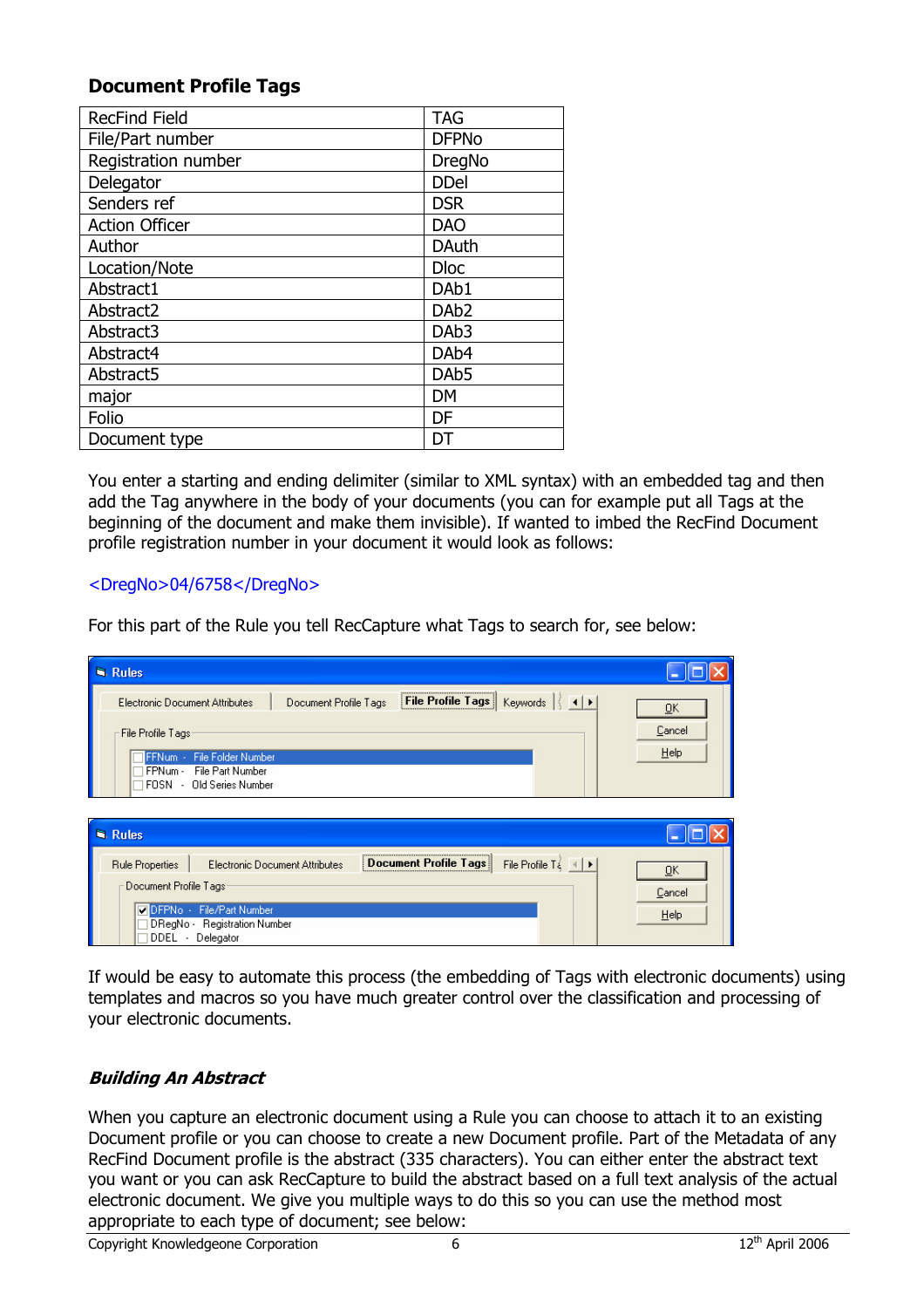<span id="page-6-0"></span>

| <b>N. Rules</b>                                                                                                           |                |
|---------------------------------------------------------------------------------------------------------------------------|----------------|
| <b>Build Abstract</b><br>Document Profile Tags<br>File Profile Tags<br>Keywords<br>Mapping<br>$\left  \cdot \right $      | <b>OK</b>      |
| Document Profile Abstract:<br>Build the Document Profile Abstract using the following criterea                            | Cancel<br>Help |
| Use the First<br>[1 to 335] Characters of the electronic document<br>G                                                    |                |
| Use the Last<br>(1 to 335) Characters of the electronic document<br>(1 to 99) of Paragraph<br>(1 to 99) Plus<br>C<br>Line |                |
| (1 to 99) of Paragraph<br>[1 to 99] Plus<br>Line<br>(1 to 99) of Paragraph<br>[1 to 99] Plus<br>Line                      |                |
| (1 to 99) of Paragraph<br>[1 to 99] Plus<br>Line<br>(1 to 99) of Paragraph<br>(1 to 99)<br>Line                           |                |
| c<br>Use the following text for the Document Profile Abstract                                                             |                |
|                                                                                                                           |                |
|                                                                                                                           |                |
| Abstract Keywords<br><b>Automatic Abstracting</b>                                                                         |                |
| Overwrite existing Document Profile Abstract                                                                              |                |

The first 4 choices are fairly obvious, e.g., Use the first nnn characters of the electronic document and "Use the following text...".

Option number 5, "Automatic Abstracting" is GMB's proprietary abstracting algorithm based on a set of Keywords. You can enter the Keywords, you can use RecFind's Keyword Thesaurus or you can import the Keyword set from a CSV file. You can also edit the set of Keywords at any time.

We suggest that you experiment with all methods until you find the one that best suits your data. If in doubt, use option 5 as the most appropriate 'general' solution.

#### **Mapping**

The last thing we have to do after deciding to capture a document is to decide how to store it in RecFind's corporate store. We call this "Mapping."

| <b>N. Rules</b>                                                                                                                                                                                                                                                                                                                                                                                                                                                                                                                                                                                                                                              |                      |
|--------------------------------------------------------------------------------------------------------------------------------------------------------------------------------------------------------------------------------------------------------------------------------------------------------------------------------------------------------------------------------------------------------------------------------------------------------------------------------------------------------------------------------------------------------------------------------------------------------------------------------------------------------------|----------------------|
| Mapping<br>Document Profile Tags<br>File Profile Tags<br>Keywords<br><b>Build Abstract</b><br>Mapping<br>Attach to existing Document Profile<br>Attach Electronic documents to Document Registatration Number<br>G.<br>Attach Electronic documents to Document Registration TAG No<br>Create New Document Profile<br>Auto generated<br>Auto generated using sequence<br>C Clone Doument Profile using<br>C Use Document Profile Registration number Tag<br>Document Profile is attached to a File Folder profile<br>File Folder Creation Information<br>Attach Document Profile to File Folder<br>C Clone File Profile using<br><b>C</b> Use File Number Tag | QK<br>Cancel<br>Help |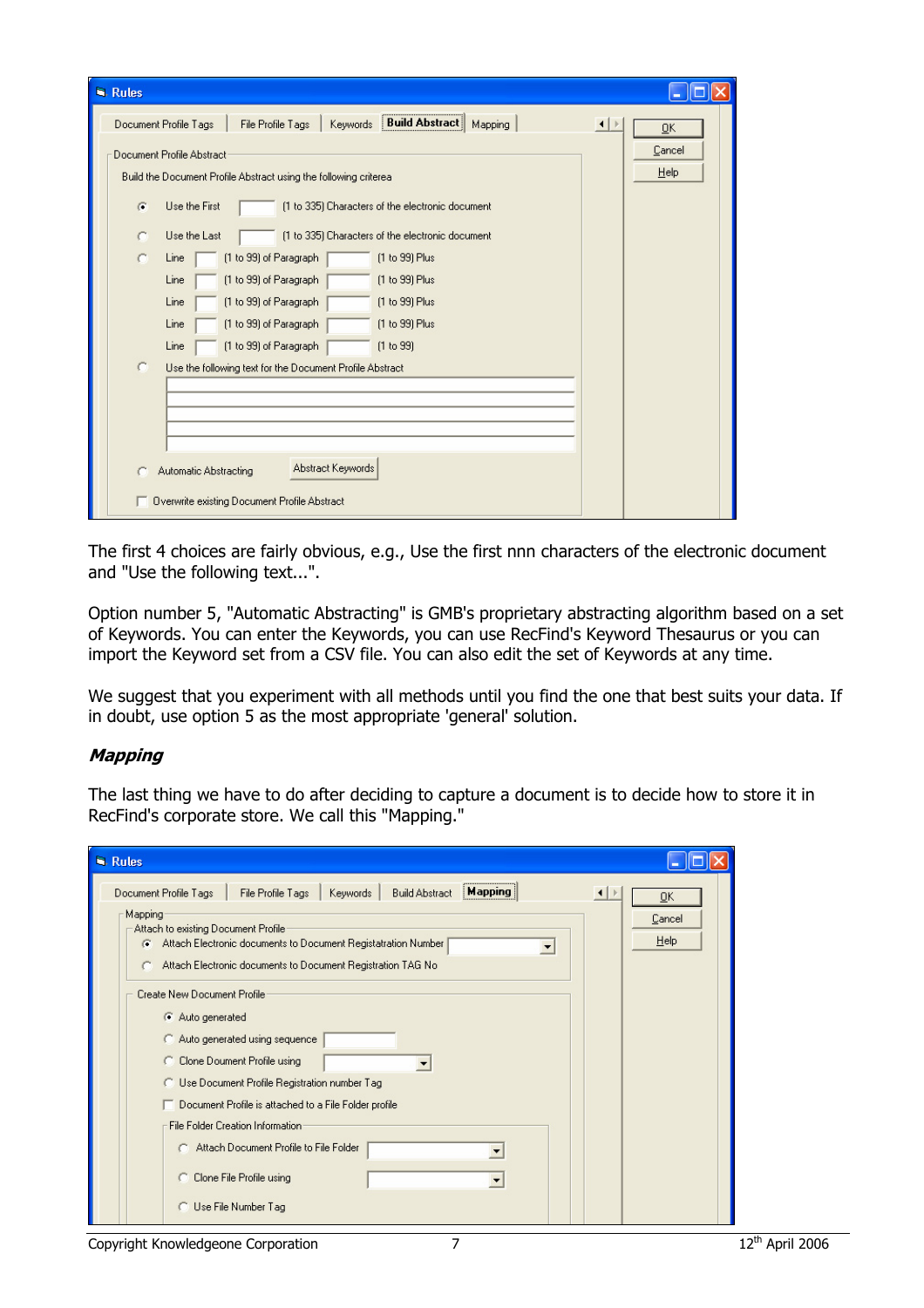<span id="page-7-0"></span>Once again we have given you many, many options. You can simply select a Document Profile (Doc Reg number) or you can use the one imbedded as a Tag or you can create a new one from scratch or you can use an existing Document profile template to 'clone' the new one.

#### **Summary**

We build Filters to point to the network location we want to search and to nominate the type of electronic document we are searching for, e.g., .DOC.

We can have any number of Filters pointing to the same network location.

\*.DOC = j:\WP\Frank = Rule01 \*.XLS = j:\WP\Frank = Rule11 \*.JPG = j:\WP\Frank = Rule43

We can have multiple filters pointing to the same network location all specifying the same document type (but each one linked to a different Rule).

\*.DOC = j:\WP\Frank = Rule01 \*.DOC = j:\WP\Frank = Rule02 \*.DOC = j:\WP\Frank = Rule03

We can have multiple Filters for different document types pointing to multiple network locations.

\*.DOC = k:\Contracts\Acme Corp\Orders \*.TIF = k:\Contracts\Acme Corp\invoices

We build Rules for each type or classification of document we wish to capture and process.

We assign a Rule to a Filter.

A Rule is made up using the values from 7 Tabs as follows:

#### **1. Rule Properties Tab**

This is where we define the name and description of the rule. *There is nothing in this Tab to* determine if a document is to be captured or not.

#### **2. Electronic Document Attributes Tab**

This is where we specify all 'natural' properties of an electronic document (Title, Author, Date Created, etc) and enter values to be matched against the document. If all values are matched then Capture is set to TRUE. If all values are not matched then Capture is set to FALSE.

#### 3. **Document Profile Tags Tab**

be captured or not. This is where we select the Document Profile Tags to be searched for within the body of the document. Each Tag represents an attribute of the RecFind Document Profile (e.g., Registration number, Author). There is nothing in this Tab to determine if a document is to

#### **4. File Folder Profile Tags Tab**

is to be captured or not. This is where we select the File Folder Profile Tags to be searched for within the body of the document. Each Tag represents an attribute of the RecFind File Folder Profile (e.g., File folder number, first line of title, etc). There is nothing in this Tab to determine if a document